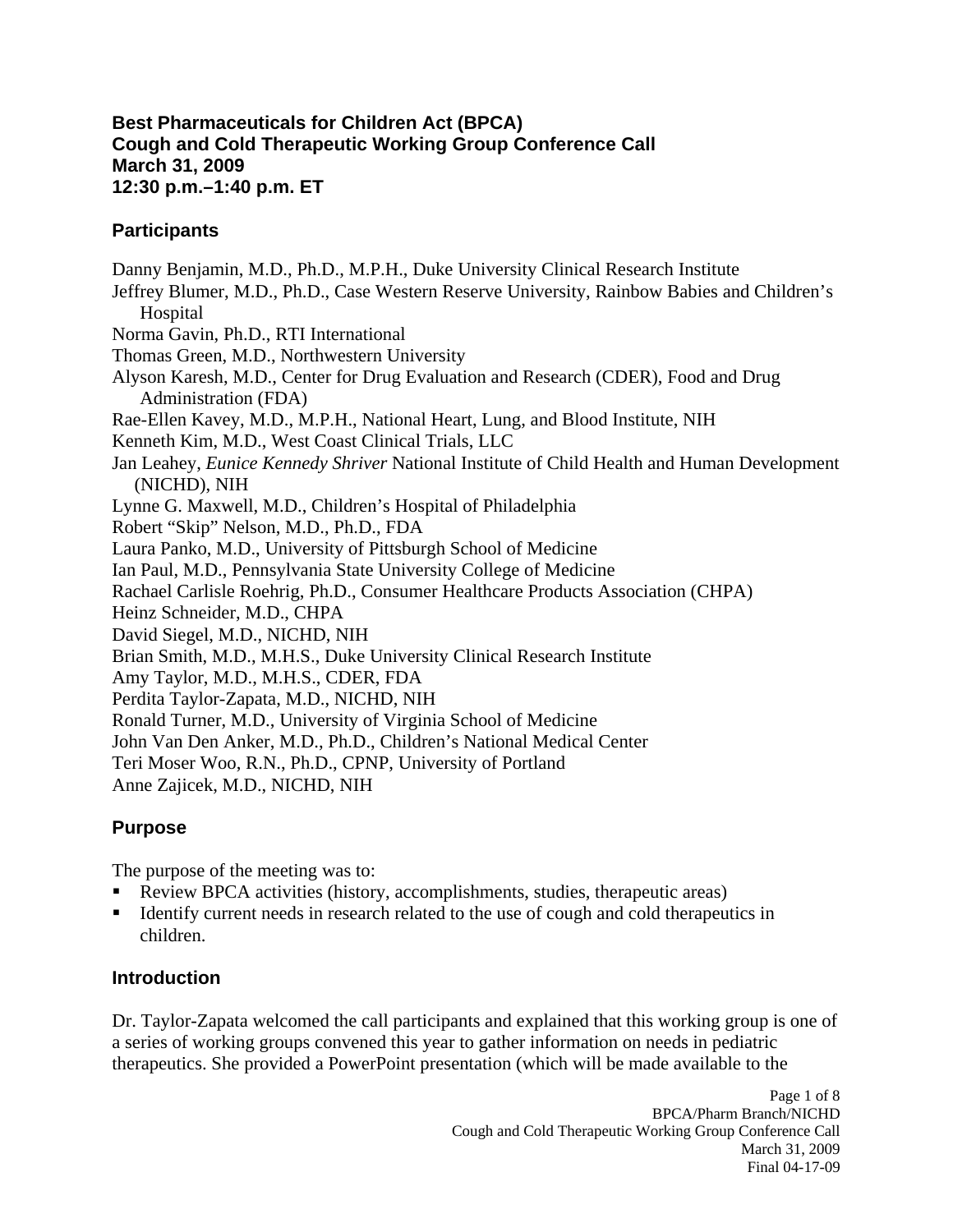group) with background information on BPCA legislation, NICHD's role in BPCA, and the process of prioritizing drugs for study. When BPCA was reauthorized in 2007, the focus shifted to identifying gaps in pediatric therapeutics, including indications as well as drugs. The BPCA Web site (http://bpca.nichd.nih.gov) is where the list of drugs selected as priorities to date can be found. A new priority list will be available within a few weeks; it will be published in the *Federal Register*.

Dr. Taylor-Zapata presented an overview of studies currently being done under BPCA and prioritized therapeutic areas. The goal for BPCA is to advance labeling and advance the science. NICHD is developing new partnerships and multidisciplinary teams to reach this goal. The prioritizing process involves gathering data from existing studies, literature reviews, and consultations with experts to identify knowledge gaps. The annual BPCA meeting will be held November 3–4, 2009, in the Bethesda, MD, area. At the meeting, an expert panel will decide what research to pursue. Prioritization stakeholders include NIH, NICHD, FDA, expert panels, and working groups.

The purpose of the conference call was to get information on needs related to the use of cold and cough medicines in children as a follow up to the 2008 FDA Advisory Meeting on the topic. A draft of the minutes will be sent to working group members for input, and then the revised minutes will be posted publicly on the BPCA Web site. Recommendations from the working groups will be presented at the annual meeting. Outcomes of this process can include studies, publications, conferences, and workshops.

Regarding cold and cough medicines, in March 2007, FDA received a citizens' petition that raised concerns about the safety and efficacy of cough and cold medicines in children younger than age 6. FDA issued a public health advisory in August 2007 (updated in January 2008) that recommended not using these kinds of medicines in children younger than age 2 due to safety concerns. In October 2008, FDA held a public hearing. Subsequently, FDA and NIH decided a smaller working group was needed to discuss the specific issues in more detail and what research is still needed for this therapeutic area.

Dr. Taylor-Zapata said that although there are strong opinions both ways on whether these drugs should be studied, the view from the FDA hearing was that if these drugs are going to be used, studies should be done because of the lack of clear safety and efficacy data, particularly in children ages 2–6 and 6–12. There has been a big gap in pharmacokinetic (PK) studies, but pharmaceutical companies are planning and conducting PK studies on certain drugs. The main issue is whether safety and efficacy studies should be done, and if so, what are the designs of these studies.

#### **Discussion**

Dr. Nelson said a draft revised monograph is now going through FDA internally. The monograph will likely answer some of the questions about the use of cough and cold medicines in children. He was not sure when it will be completed or whether it will be ready before the November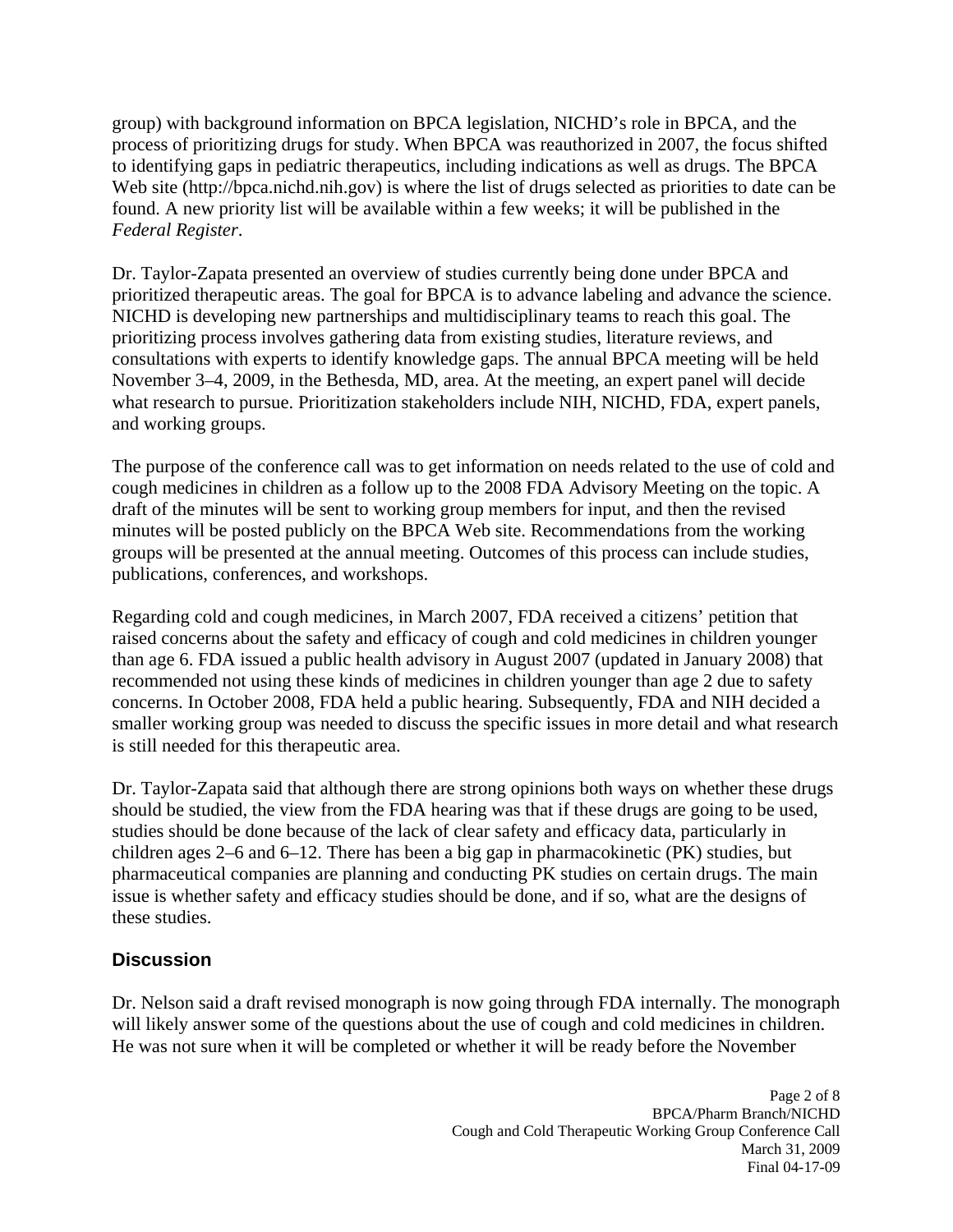BPCA meeting. The issue is not so much whether studies need to be done, but how they need to be done. Revisiting questions that have been asked and answered should not be necessary.

Dr. Schneider explained that he is vice president of science and medical affairs of CHPA and part of the industry group that is committed to do studies. He agreed with Dr. Nelson that the timing is very important. PK studies in children ages 2–11 are under way on the following eight cough and cold medicine ingredients: dextromethorphan, guaifenesin, phenylephrine, pseudoephedrine, doxylamine, chlorpheniramine, brompheniramine, and diphenhydramine. There are already results for some of these drugs, and other PK study results will become available during 2009. Efficacy studies are in the planning phase for the same ingredients and are planned for the winter seasons 2009–10 and 2010–11. However, there are gaps regarding the methodology of these studies.

Dr. Benjamin asked about the status for children younger than 2 regarding what is in the pipeline for industry and what the NIH priorities are. Dr. Taylor-Zapata said her understanding was that, based on the public health recommendations, there are no recommendations for studies to be done in that age group, and her understanding of the NICHD's position is the same. NICHD has not entertained studies in children younger than 2 under BPCA at this time.

Dr. Schneider said in the task group he represents, the scope of the task group is the monograph ingredients, and the scope of the research does not include children younger than 2. Research in this age group can be considered in the future by individual companies, probably under new drug applications.

Dr. Nelson asked what the gaps were, assuming that industry is performing PK studies leading into efficacy and safety studies. There are eight ingredients on the table in the monograph. There may be other ingredients that have been left out that should be studied. Although the monograph is constrained by age group, that does not mean an ingredient in a younger age group cannot be studied.

Dr. Van Den Anker said that although it is easy to argue against studying children younger than 2, parents of children in the first year of life want something to prevent children from coughing all night—not only for the child's health but also to allow the parents to sleep. This is an opportunity to get some information on how to use and dose these younger children.

Dr. Paul described this as a stepwise situation due to safety concerns. Regarding the adverse events (AEs) profile, companies have found that most AEs occur in the first 2 years. Without good efficacy data for older age groups, it is hard to justify examining the younger age group. If some of these ingredients are shown to be effective in older children, that finding might warrant examination in younger children.

Dr. Nelson said the logical conclusion was that with these studies in older children being done, that gap potentially would not be filled until after the cold season 2010–11. Dr. Benjamin noted that getting the planning off the ground for children younger than 2 may take quite a bit longer than that because of how long it takes for data from studies to be analyzed and disseminated. As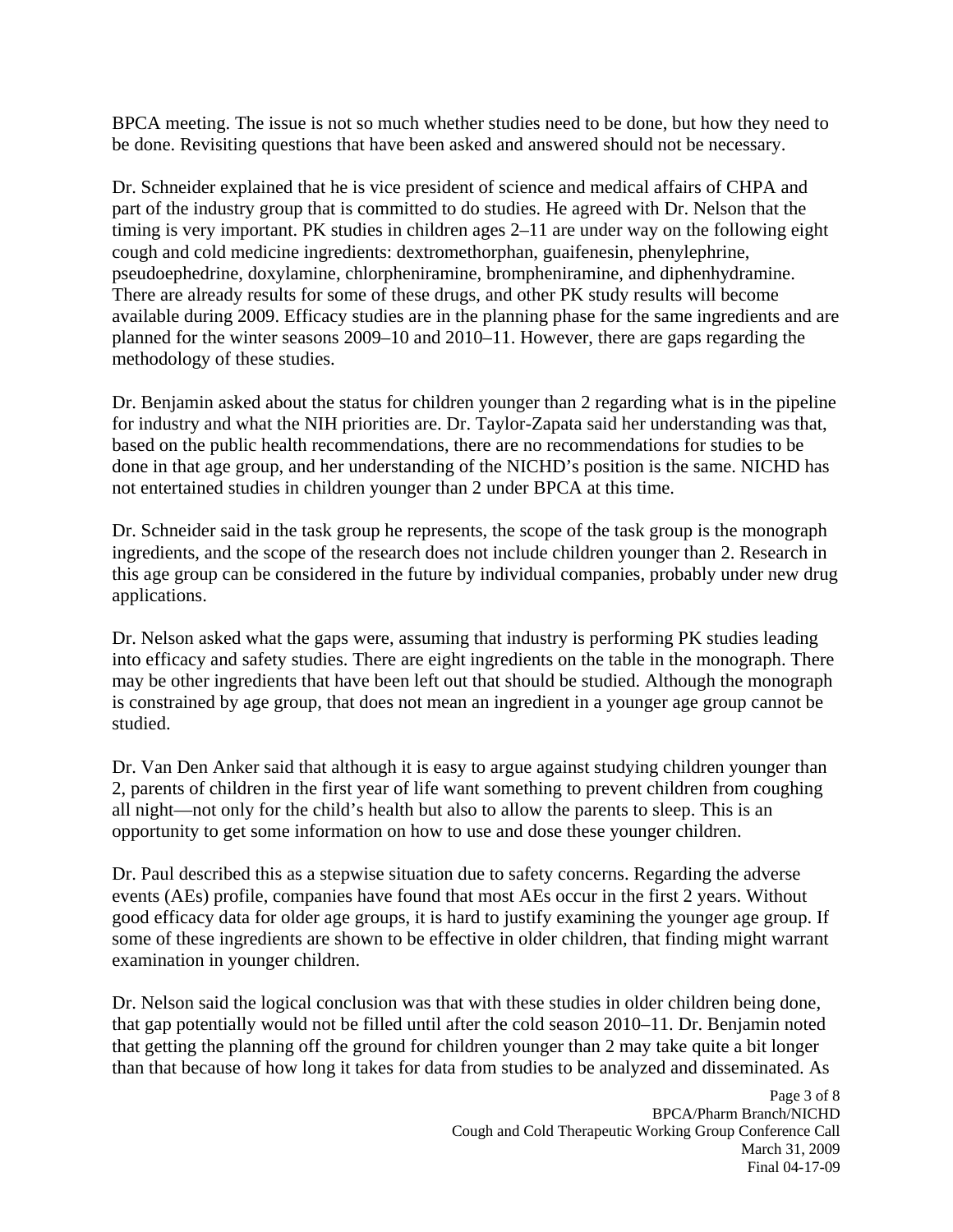Dr. Paul pointed out, much of the use of these drugs occurs in that age group, but that group is also where the safety problems are. These products are not likely to go away.

Dr. Taylor-Zapata said the American Academy of Pediatrics (AAP) has strong recommendations about not using these drugs in children younger than 2. Dr. Paul noted that AAP has a specific policy statement about only dextromethorphan. The testimony to FDA said AAP does not support the use of these medicines in children, especially those younger than 2. Dr. Nelson commented that if the AAP board approves the federal testimony, it is policy, even though it is not published through its review process. Saying there is no evidence of efficacy and that there are safety concerns does not mean there should not be a study.

Dr. Paul agreed and said that there might be a couple of compounds that will be shown to be effective for older children, and these compounds might be effective for younger children as well. It might be wise to do PK studies in children younger than 2, but not on all ingredients.

Dr. Schneider explained that one reason the industry task force excluded children younger than 2 was the biology and PK experience in older children. From a PK point of view, older children do behave like small adults, as opposed to the younger children. In the youngest age group, probably more must be done than standard PK followed by efficacy studies.

Dr. Benjamin commented about the lengthy timeline for moving from thinking that doing a study is a good idea to getting a study done. Doing PK on a couple of key products in children younger than 2 is something the group can consider as a gap that needs to be filled. People like Dr. Paul and others with expertise about products that might be suitable targets could provide guidance.

Dr. Taylor-Zapata summarized that the pharmaceutical industry is doing studies of eight ingredients and then will do efficacy studies in the next two winter seasons. But, as pointed out, there are huge gaps in the methodology of how to do the studies. She asked the group for comments about these gaps.

Dr. Paul said that assessing the efficacy of medicines in these children is difficult. Subjective or objective measurements are needed; both have some advantages and some limitations. For subjective measures, there is a lack of validated surveys or scoring systems for desired outcomes (symptoms). With objective measures, things like rhinorrhea are challenging to study. Cough can be monitored objectively, but there is some difficulty with the amount of time and resources to analyze the data. Also, there is lack of agreement on clinically significant endpoints and differences and what would qualify as clinically meaningful. All these issues are unresolved.

Dr. Schneider said there is a difference in what can be done in different age groups. Some things that can be done in older children (e.g., children ages 8–11) that will work well are close to what can be done with young adults, versus what can be done in children ages 4–6, for instance. Younger children seem to be the most challenging ones methodologically.

Dr. Nelson said he assumed that these issues would need to be resolved before industry gets into efficacy trials during the next two cold seasons and that endpoint issues would need to be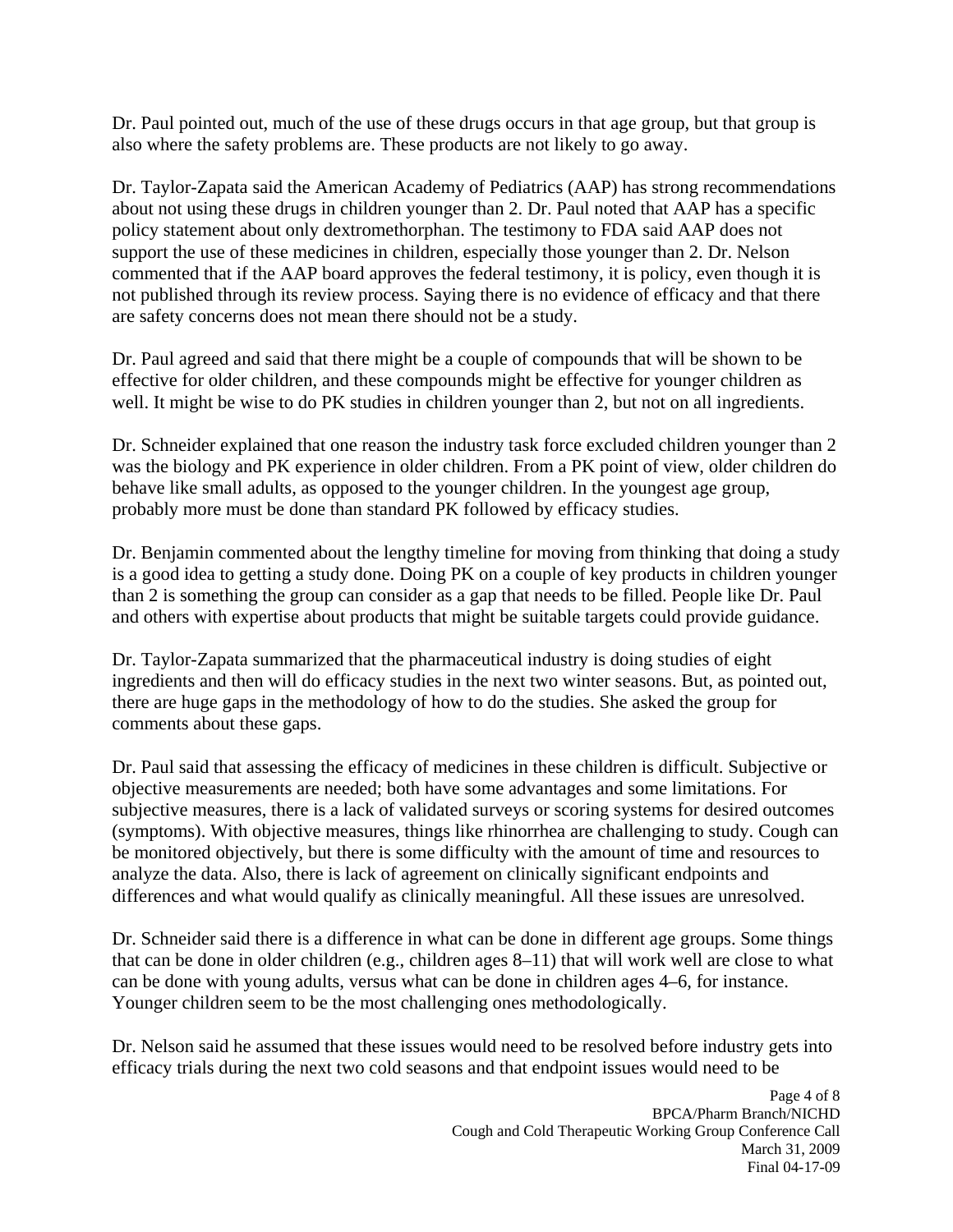resolved before NIH would be involved. He asked whether the group saw a role for doing endpoint validation independent of the efficacy trial. Dr. Schneider replied that regarding methodology, any help, particularly regarding younger, preschool-age children, would be complementary and timely.

Dr. Paul cautioned that industry-defined clinically significant endpoints might be different than clinician- or academic-defined endpoints. What is statistically significant may not be clinically meaningful or subjectively apparent. Dr. Nelson said he was thinking more of the problems of taking some of the older measurements used in adults and using them in children. Dr. Paul noted that there are few validated measures in adults either. There are chronic cough questionnaires, but they do not apply to settings where the medicines are used.

Dr. Turner noted that FDA has reviewed and approved antihistamines in adults based on subjective symptom criteria (the Jackson criteria), which have been compared to Dr. Bruce Barrett's criteria at the University of Wisconsin in a publication. There is a long history of use.

Dr. Schneider noted that his industry group has been planning the studies in consultation with FDA. Nothing will be done in isolation by the companies. The studies will be very resource intensive and will rely on input from the other stakeholders.

Dr. Nelson suggested that, because the industry studies will start in children ages 8–12, there may be an opportunity to do some methodological work in the 2–7 age group, given that the endpoints are less secure. Dr. Schneider agreed. Dr. Nelson said that was one area this group could think about.

Regarding making changes to the monograph, Dr. Nelson said that changes go through the rulemaking process, which is different from the usual drug approval process.

Dr. Taylor-Zapata summarized that there is a large gap for older children as well as for younger children. There are researchers interested in studies in children younger than 2, including PK studies and maybe efficacy studies if some additional information on objective and subjective measures and outcomes can be obtained.

Dr. Nelson asked whether anyone thought that there are ingredients other than those eight specified that should be studied. Just because industry selected those ingredients for study under the monograph does not mean those are the only ones that should be studied.

Dr. Schneider commented that industry picked these eight because they are the ones used in 95 percent of cough and cold products. The eight ingredients are used in four therapeutic categories:

- Expectorants (guaifenesin)
- Oral cough suppressants (dextromethorphan)
- Oral nasal decongestants (phenylephrine, pseudoephedrine)
- Antihistamines (doxylamine, chlorpheniramine, brompheniramine, diphenhydramine).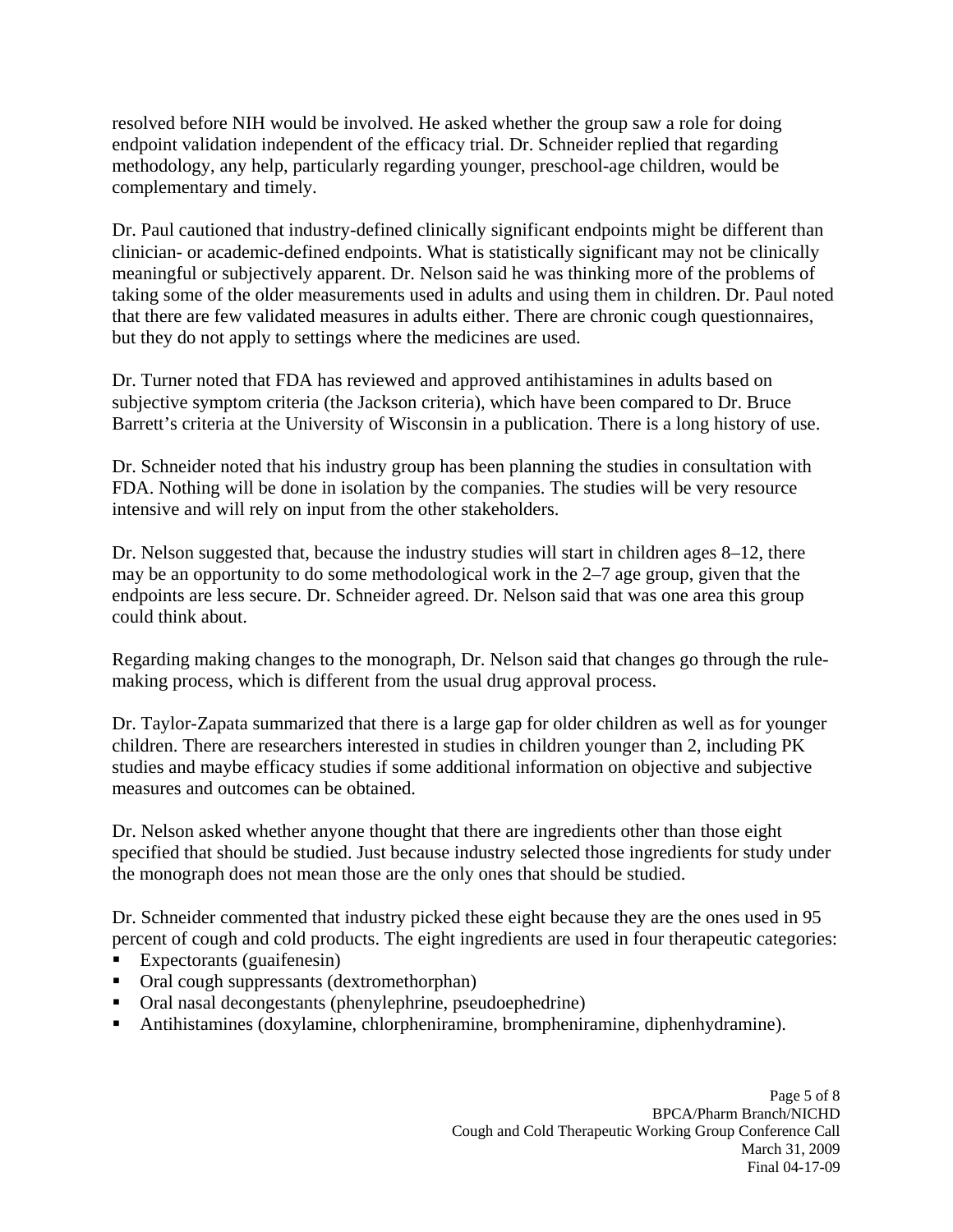Although there are numerous other antihistamines, Dr. Schneider said he was not aware of evidence that additional antihistamines would be worth studying.

Dr. Paul commented about the need for studies on topical and intranasal medications for cough/cold, for which there are also very limited efficacy data.

Dr. Kim pointed out that a model exists in the literature in studies of antihistamines that were in the prescription marketplace first, such as Zyrtec, Allegra, and Claritin. Studies on these were done in the 4–11 age group and in people 12 and older. Symptom scores were collected. He suggested using those studies as models for looking at some efficacy parameters in future trials. There are also some efficacy parameters for ages 2–5 generated through perceptions of the primary caregiver.

Dr. Taylor-Zapata asked whether, for future safety studies, there is a need for a type of registry trial or surveillance program for these classes of drugs.

Dr. Schneider described an ongoing safety surveillance program funded by CHPA. The program focuses on passive surveillance and is coordinated by the Rocky Mountain Poison and Drug Center. An independent group of experts found that the vast majority of events can be attributed to unsupervised ingestion (which is also supported by data from the Centers for Disease Control and Prevention [CDC]) and medical errors. In the big picture, those cases that are potentially attributed to therapeutic doses are so rare that one could hardly capture them in prospective study—a huge study population would be needed to capture these events.

Dr. Nelson added that based on CDC methodology out of emergency departments, it is sometimes hard to know the specific product that may have been involved in an event. There are many questions worth answering. He agreed that a prospective trial might not be best for answering these questions because of the numbers and because fewer events might occur if people know you are watching.

Dr. Taylor-Zapata said that industry has done educational programs and FDA has done the public health advisories. She asked whether any educational programs are being sponsored or planned for providers as well as the public.

Dr. Schneider said CHPA is working with CDC, FDA, poison centers, and industry experts to identify gaps in education. There is FDA educational material. There is a CHPA national campaign on television. But CHPA feels those efforts can be enhanced. The work from rootcause analysis can help fill in what is missing in these education efforts. Any good thinking or help is welcome. Cooperation with CDC has just started. Wrong assumptions are common, and a realistic understanding of what is happening in homes is needed.

Regarding the next steps for this group, Dr. Taylor-Zapata said that BPCA staff will go through the group's discussion. Then, the plan was to have a second, follow-up call to get more specific about what to do next. The second call will be scheduled in May or June. Findings from these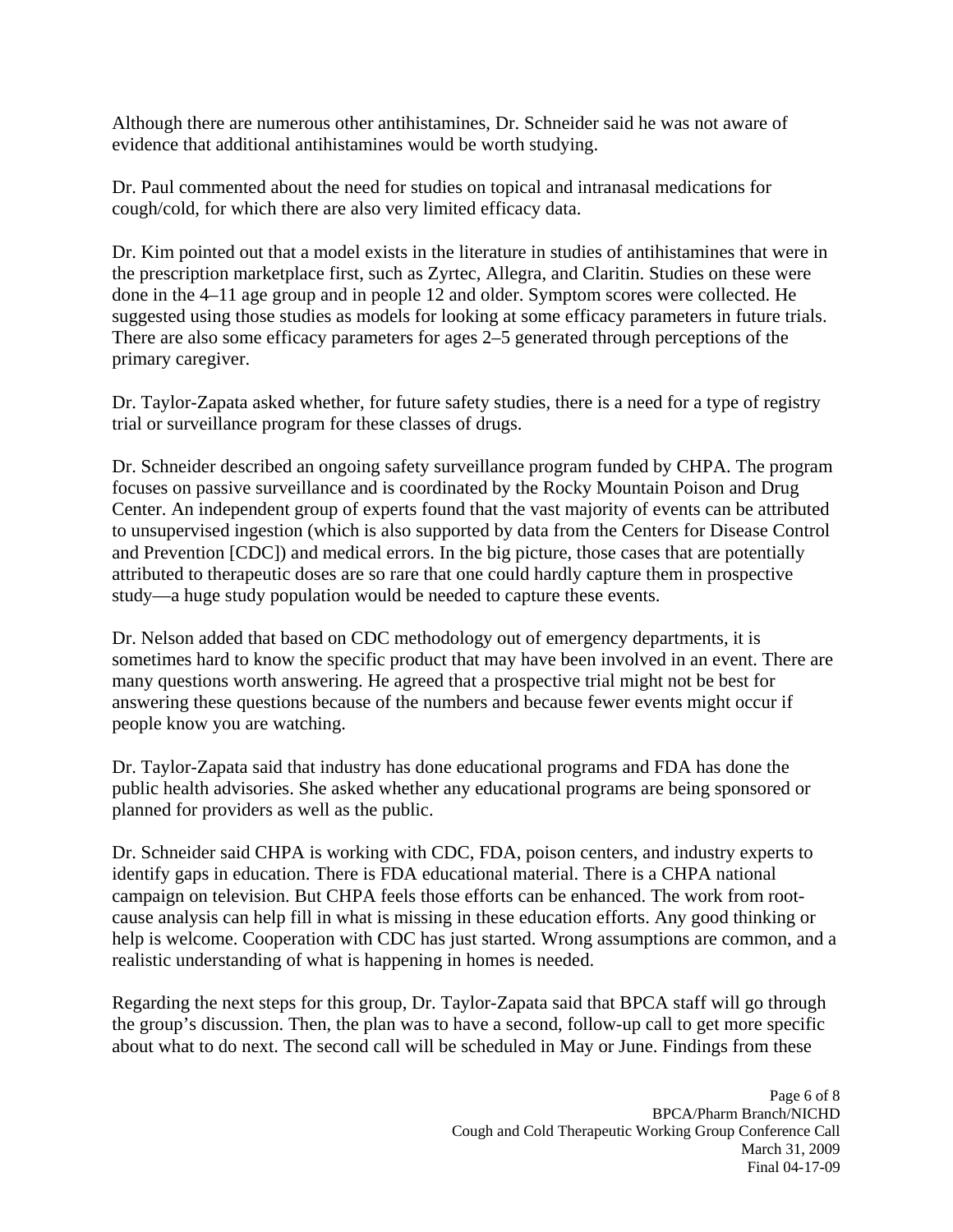working groups will be presented to the BPCA annual scientific panel to discuss what BPCA can and should do in this area.

Dr. Benjamin asked about the structure of BPCA trials going forward. Dr. Taylor-Zapata said the structure will change somewhat because of the broadening of the legislation. More information will be available later this year.

Dr. Benjamin asked Dr. Paul what products out of the eight under study might go to children younger than 2 first. Dr. Paul said he would pick the one that would work: pseudoephedrine. The best adult data are for that drug compared with the other compounds. Dextromethorphan is effective as a cough suppressant with a large enough dose, but then children get high from the drug. For most medicines, there are no data. For example, there are no adult or pediatric published data on guaifenesin. Phenylephrine is very questionable, which is why it was not around so much until pseudoephedrine began to be sold behind the counter. There are some adult data on antihistamines, so they might be a second choice for children after pseudoephedrine. Dr. Paul noted that there are safety issues for giving a drug that is also a sedative in young children who might be having respiratory difficulty.

Dr. Turner commented that in adults, the effect size for the first generation antihistamines for rhinorrhea is in the 30 percent range. The effect size for pseudoephedrine for nasal obstruction is usually in about the 20 percent range.

## **Next Steps**

- Circle will prepare and distribute a draft of the meeting minutes.
- The working group members will review and comment on the draft minutes.
- The next conference call will be in May.
- Circle Solutions will poll the working group members to determine the best date for the conference call.

## **Addendum: Comments from Dr. Paul and from Wayne R. Snodgrass, M.D., Ph.D.**

#### **Dr. Paul:**

There are differing dextromethorphan products based on their anion, and these need separate study especially for PK, but also for efficacy.

#### **Dr. Snodgrass:**

- Lack of knowledge of the primary biochemical mediators of symptoms and signs of coryza may limit the potential drugs/drug categories to be considered for study. For example, zifirlukast (Accolade) has been shown in adults to have efficacy for common cold symptoms/signs (if I recall correctly, the effect size was approximately in the 30 percent range). Thus, leukotrienes may be mediators of some symptoms/signs.
- **EXECUTE:** Limiting study drugs to only monograph drugs may limit the development of effective drug therapies. Other rational mechanism-based drugs might be hypothesized and considered for